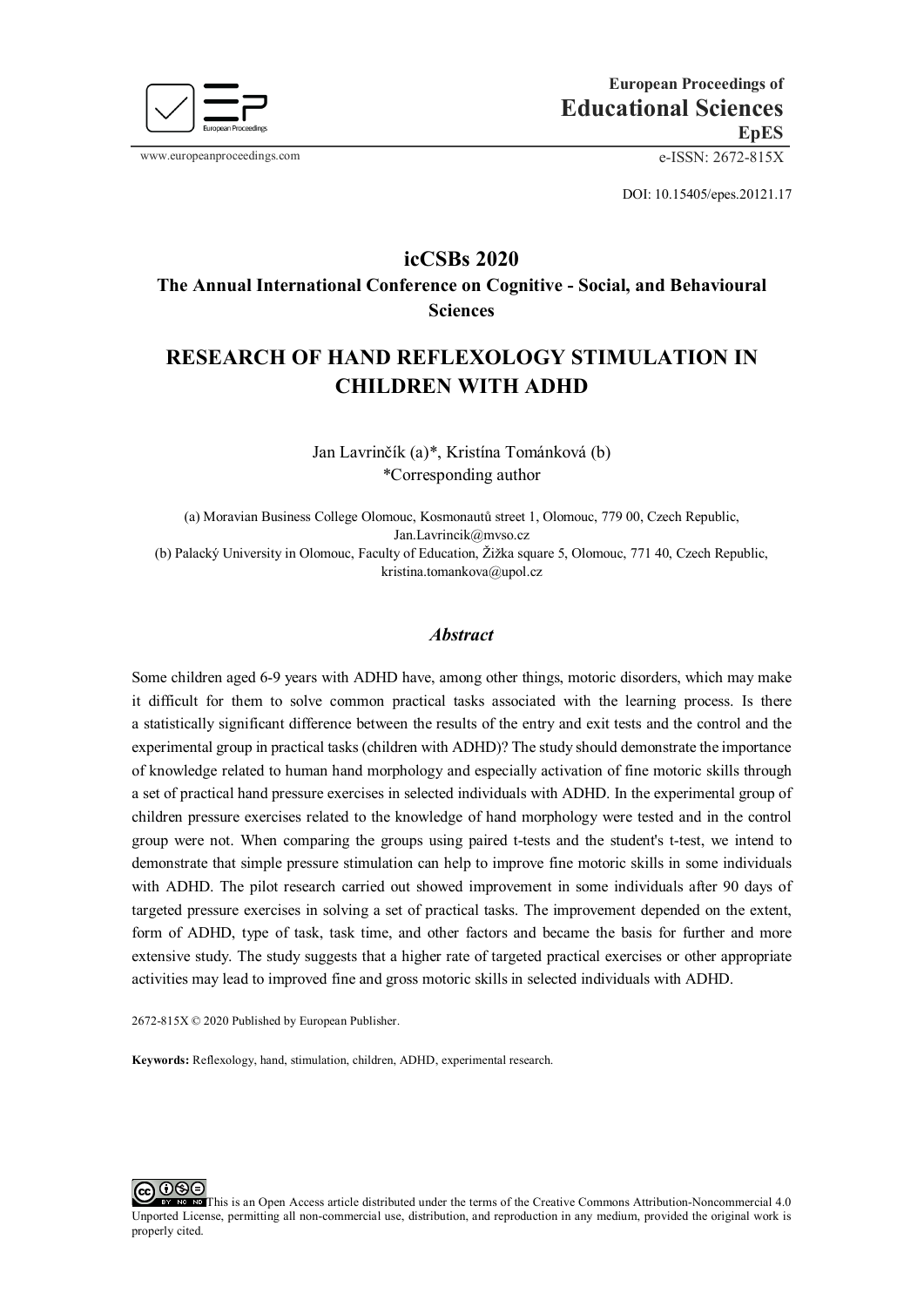### **1. Introduction**

Reflexology is a natural holistic therapy using special techniques on the feet and hands to stimulate specific points and initiate a beneficial response in another area of the body. Reflexology is non-invasive therapy performed using special manipulations with varying degrees of pressure to provide benefits to the persons that are both physical and emotional. It is based on the principle that there are reflex zones which are linked by energy pathways to corresponding parts of the body and, when pressure is applied, it stimulates the movement of energy along these pathways (Cressy, 2003). Thus, the findings showed that reflexological stimulation induced a somatosensory process corresponding to the stimulated reflex area and that a neuroimaging approach can be used to examine the basis of reflexology effects (Nakamaru, Naoki, Fukushima, & Kawashima, 2008). The study of Taheri et al. (2019) showed that foot reflexology was more effective than hand reflexology in pain alleviation.

As a younger school age, we usually refer to the period from 6 -7 years, when the child enters school, to 11-12 years, when the first signs of sexual adolescence begin with accompanying psychological manifestations(Ptáček & Ptáčková, 2018). Indeed, the world of the school is decisively marking this period. Gross and fine motor skills improve significantly and continuously throughout the period. The movements are faster, the muscular strength is greater and the improved coordination of all movements of the whole body is especially noticeable. Improved performance in learning writing and drawing also depends on it (Langmeier & Krejčírová, 2006).

ADHD (Attention Deficit Hyperactivity Disorder) is frequently accompanied by motor coordination problems. However, the co-occurrence of poor motor performance has received less attention in research than other coexisting problems in ADHD. The underlying mechanisms of this association remain unclear. Therefore, it investigated the prevalence of motor coordination problems in a large sample of children with ADHD, and the relationship between motor coordination problems and inattentive and hyperactive/impulsive symptoms. Furthermore, it assessed whether the association between ADHD and motor coordination problems was comparable across ages and was similar for both genders. Parents and teachers reported motor coordination problems in about one third of children with ADHD. Problems of fine and gross motor skills, coordination skills and motor control were all related to inattentive rather than hyperactive/impulsive symptoms (Langmeier & Krejčírová, 2006). Relative to controls, motor coordination problems in ADHD were still present in teenagers according to parents, the prevalence diminished somewhat according to teachers. Boys and girls with ADHD were comparably affected, but motor performance in controls was better in girls than in boys. Motor coordination problems were reported in one third of children with ADHD and affected both boys and girls. These problems were also apparent in adolescents with ADHD. Clinicians treating children with ADHD should pay attention to co-occurring motor coordination problems because of the high prevalence and the negative impact of motor coordination problems on daily life (Fliers et al., 2008). The etiology and pathophysiology of ADHD is incompletely understood. There is evidence of a genetic basis for ADHD but it is likely to involve many genes of small individual effect. Differences in the dimensions of the frontal lobes, caudate nucleus, and cerebellar vermis have been demonstrated. Neuropsychological testing has revealed a number of well documented differences between children with and without ADHD (Tripp & Wickens, 2009). In study of Mokobane, Pillay, and Meyer (2019) children with ADHD (predominantly inattentive subtype) and ADHD (combined subtype)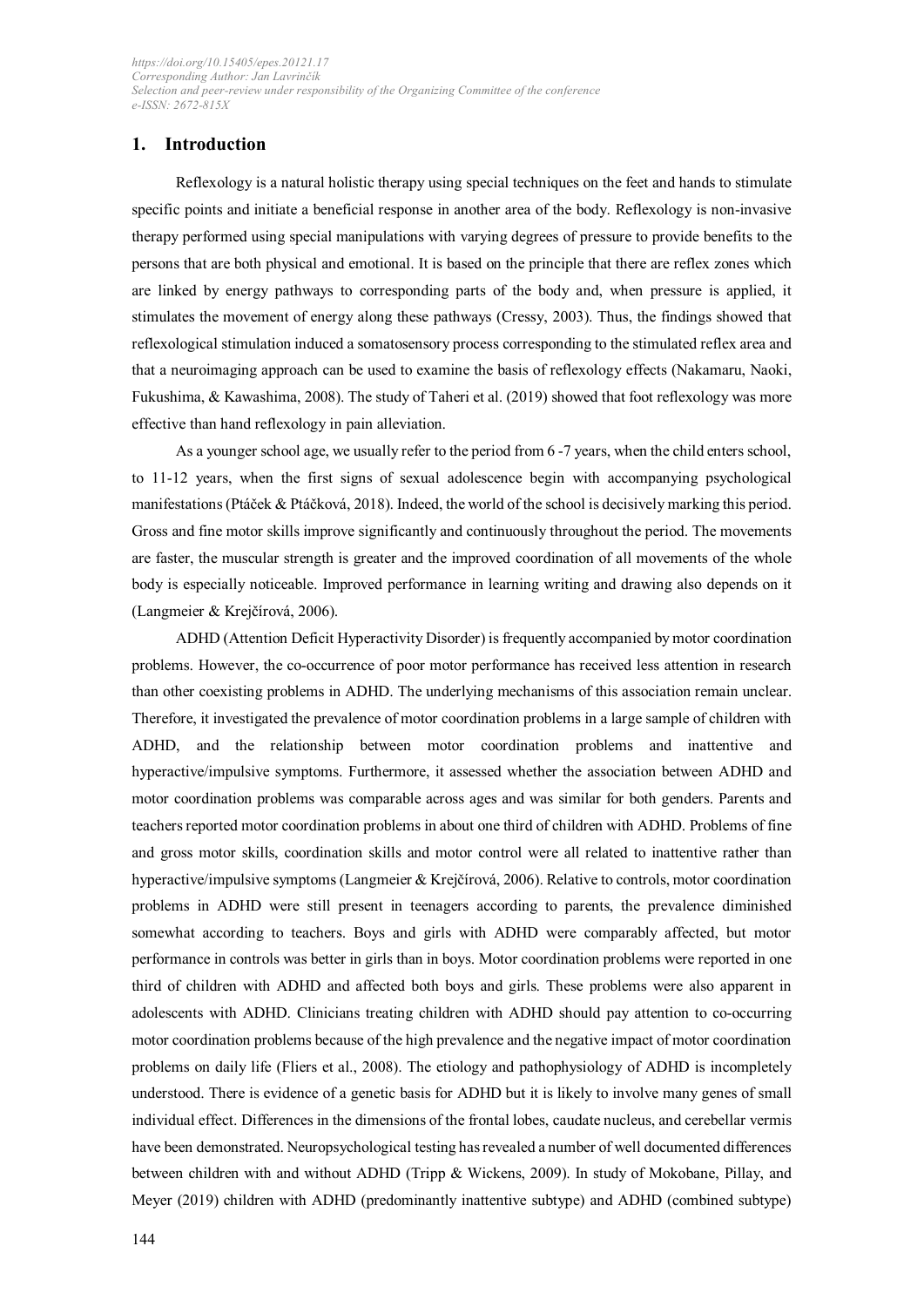performed significantly more poorly than the control group on the Grooved Pegboard ( $p < 0.05$ ) with both the dominant and non-dominant hand. No significant difference between the hyperactivity and impulsiveness subtype and the controls were found. There was no difference on the Maze Coordination Task ( $p > 0.05$ ) between the ADHD subtypes and the controls. Difficulties in fine motor skills are prevalent in children with ADHD, particularly in the ADHD-PI and ADHD-C. Problems are encountered in distal, complex, speeded tasks. The effect may lead to poor handwriting and academic performance. In study of Fenollar-Cortés, Gallego-Martínez, and Fuentes (2017) children with ADHD performed worse than typically developing on all tasks (Fine motor tasks). After controlling for age and ADHD-HY (hyperactivity/impulsivity), higher scores on ADHD-IN (inattentiveness) predicted a larger number of mistakes among all psychomotricity tasks and conditions. The ADHD group showed poorer fine motor performance than controls across all fine motor coordination tasks. However, lower performance (more mistakes), was related to the inattention dimension but not to the hyperactivity/impulsivity dimensions.

ADHD populations exhibit various abnormalities in many motor components. Deficits exhibited in attention are reflected mainly in more omission errors and increased RTV (Response Time Variability). Further deficiencies are reflected in motion execution by deficits in fine and gross motor ability, less fluent and jerkier movements, and finally in motor monitoring in reduced post error slowing. The abnormalities may be related to cyclic pattern of attentional processes, deficits in the inhibitory process, or general slowness of information processing. Motor execution deficiencies may be related to a less optimal speed selection process, delayed maturation and to deficiencies in the [dopaminergic](https://www.sciencedirect.com/topics/neuroscience/dopaminergic) fronto-striatal circuitry. Such evidence emerges from diverse research paradigms and relate to different aspects of movement. Some of these abnormalities have been shown to be reflected in abnormal oscillatory patterns. Beta and gamma bands, beta band synchronization and desynchronization have been suggested as a key factor in attentional processes. Abnormalities in beta band oscillations and in changes in SCP (Slow Cortical Potentials) as reflected by the CNV (Contingent Negative Variation) components have been shown to be related to motor preparation/planning, and to have abnormal patterns in ADHD individuals (Dahan, Ryder, & Reiner, 2018). Another study suggests that abnormalities in circuits important for motor response selection contribute to deficits in response inhibition in children with ADHD (Waldman & Faraone, 2002).

### **2. Problem Statement**

Children with ADHD often show motor difficulties such as poor motor coordination or motor performance and balance. Evidences have been proven for problems in motor development, motor skills and abilities in children with ADHD. Simple pressure stimulation of reflexology points on the palm can help to improve fine motoric skills in some individuals with ADHD.

### **3. Research Questions**

- **3.1.** Is there a statistically significant difference between the results of the input and output tests?
- **3.2.** Is there a statistically significant difference between the control and the experimental group in solving of practical tasks?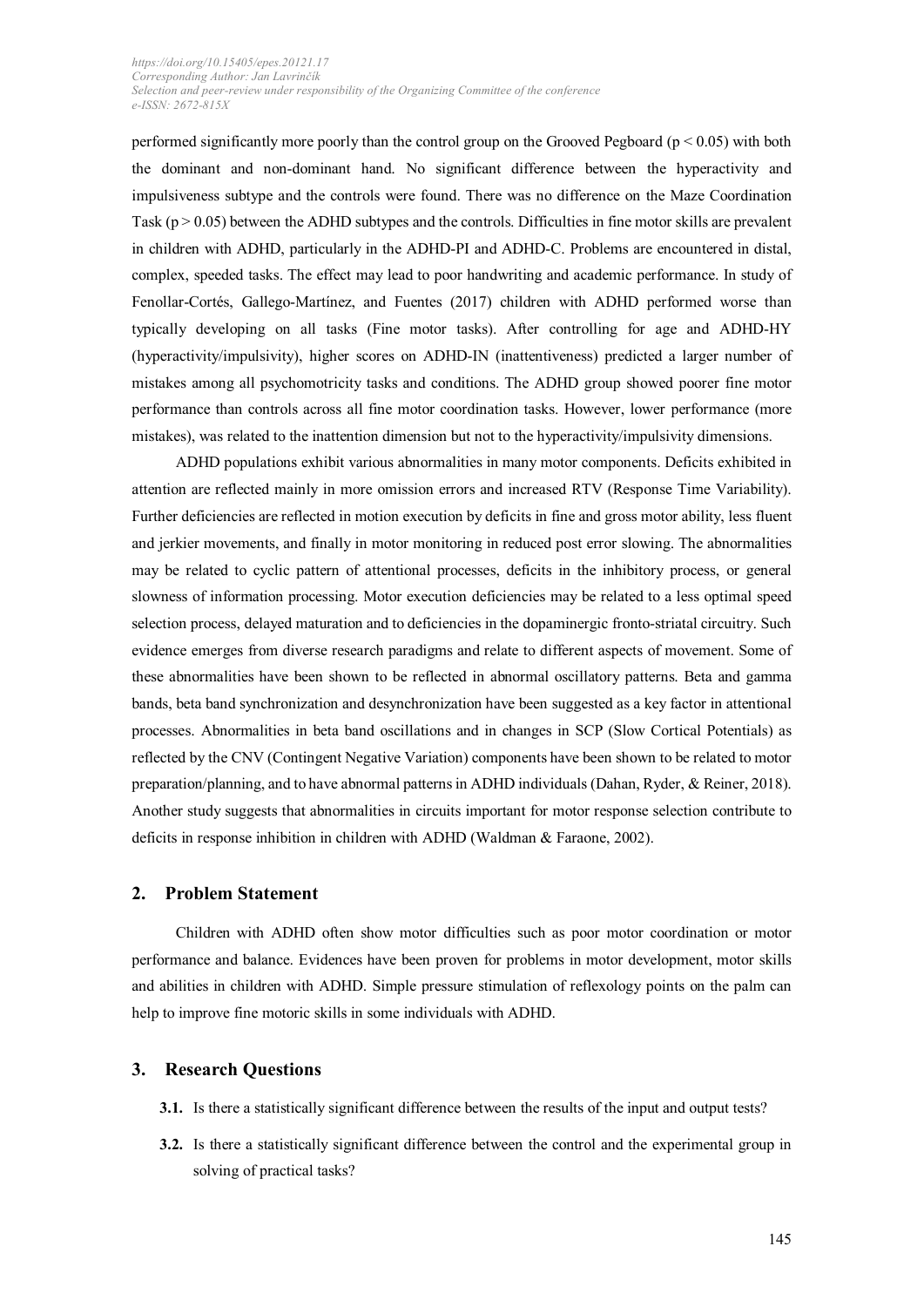### **4. Purpose of the Study**

The purpose of the study is experimental research of hand reflexology therapy with Stone Ball in children with ADHD. The main aim of the study was proved that experimental therapy can improve the fine motor skills in practical tasks (school activities, informative and technical technology, handiwork, practical needs of everyday life and playing on musical instrument).

### **5. Research Methods**

The basic group of respondents to the research survey consisted of children with ADHD - mild brain dysfunction with attention deficit syndrome aged 6 - 11 years (Langmeier & Krejčířová, 2006). The sample included individuals with the following manifestations of ADHD: difficulties in the child's motor restlessness (increased need for movement), impulsivity (accelerated reactions without judgment), inattention (selection of essentials), social incompetence (socialization in the team, keeping rules), organizational problems (time management), impaired coordination and fine motor skills (elementary skill), school or work failure. The total group consisted of 20 respondents (12 girls and 8 boys) (Table 01). We divided girls and boys into two groups with a completely random key - control and experimental (Chráska, 2016). The control and experimental group always consisted of 6 girls and 4 boys. We decided to focus primarily on the support and development of fine motor skills, so we initially compiled a non-standardized test consisting of these areas: SET1 - school activities (drawing with a pencil / coloured pencil focusing on the details of objects / persons and animals), SET2 - information and communication technologies (training of multi-touch gestures on a touch tablet (application closing gesture - 4 fingers, management of running applications 3 fingers, fast transitions between pages in a web browser - 2 fingers), SET3 – handicrafts (handmade paper, wood, textiles and other small materials), SET4 - practical needs of everyday life (button on, laces tying) and SET5 playing a musical instrument (piano). With this test, we tested both groups and marked their results as the control group entry test and the experimental group input test (Figure 01).

|             | <b>Respondents</b> – input |                    | <b>Respondents - output</b> |                    |  |
|-------------|----------------------------|--------------------|-----------------------------|--------------------|--|
| <b>Sex</b>  | Control group              | Experimental group | Control group               | Experimental group |  |
| <b>Boys</b> |                            |                    |                             |                    |  |
| Girls       |                            |                    |                             |                    |  |
| Total       | 10                         |                    | 10                          |                    |  |

**Table 01.** Description of the research sample

The control group continued for 2 months using conventional methods of approaching ADHD. For the experimental group, we included techniques based on activities affecting the stimulation of nerve endings of reflexological points on the palm of the hand and fingertips. The experimental group did exercises with Stone Ball (series 5 times a day): a) passing Stone Ball from left hand to right hand and vice versa (2 minutes); b) rolling the Stone Ball with both hands and palms on the mat (2 minutes); c) throwing the Stone Ball from hand to hand (2 minutes); d) strong squeezing of Stone Ball (pressure) (2 minutes); e) Rotate the Stone Ball in the centre of the palms (2 minutes), (Lavrinčík & Skutka, 2016).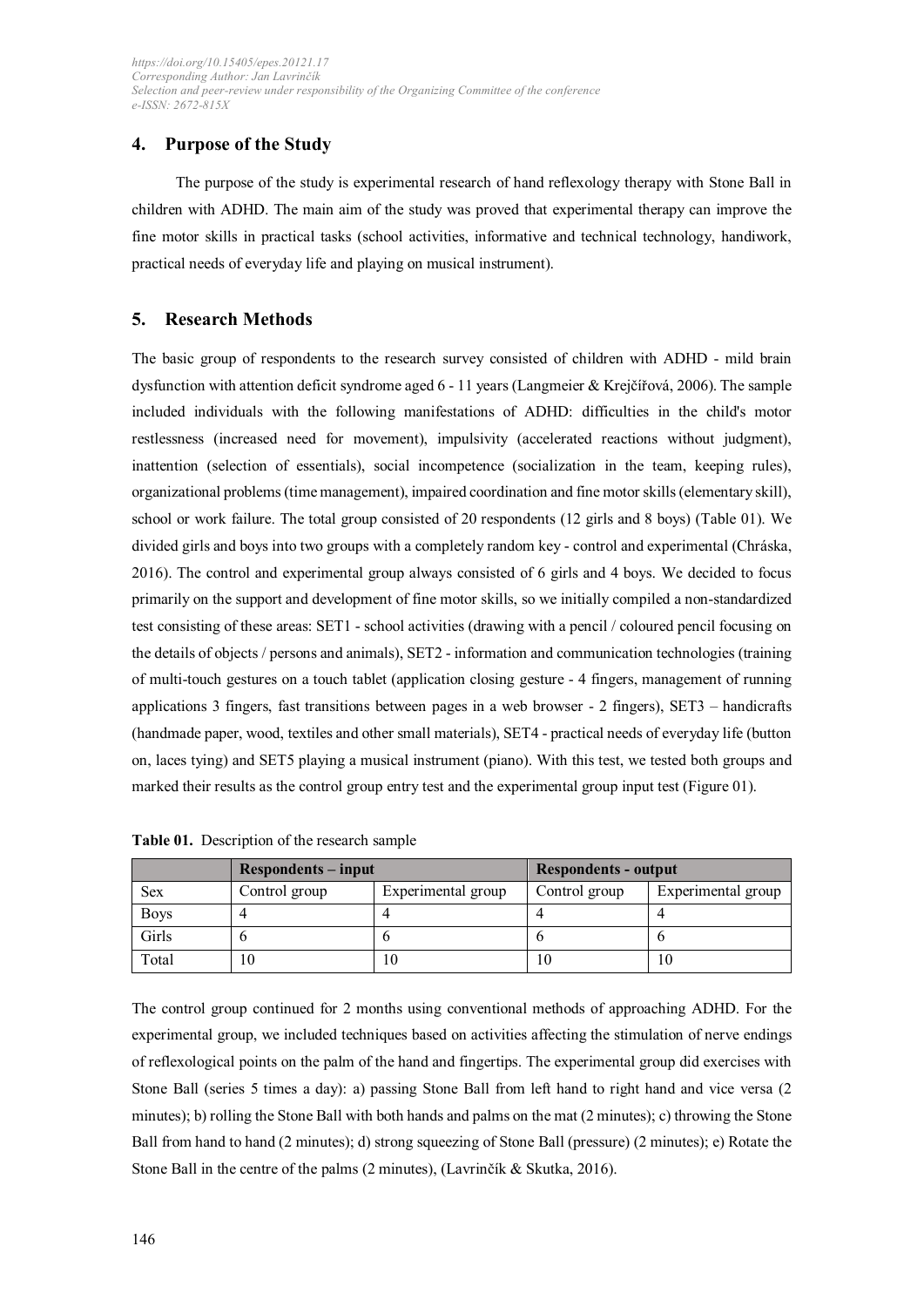



### **6. Findings**

#### **6.1. Differences between input tests**

To successfully implement a two-sample t-test for input tests, we first proceeded to verify the normality of the data, which showed that the data set according to the calculated values of the K-S Lilliefors´s test and Shapiro-Wilk´s test of data normality reached standard values. In the case of using a two-sample t-test, the Statistica application offers two different methodological approaches, so the comparison of independent samples according to variables or according to groups (Gavora, 2010). The variant according to the variables is better suited for our data set. To verify the result (p values), we also chose the Leven´s test and the Brown Forsyth´s test, which test the homogeneity of the data variance. The results in the table 02 show the results of the Leven's and Brown-Forsynth's variance test. The p values were higher than  $\alpha = 0.05$ (Leven's test result 0.345550 and Brown-Forsyth's test result  $p = 0.523403$ ), so we could use the t-test for independent variables without any worries. Given the result  $p = 0.680863$ , we could state that there is no statistically significant difference between the results of the input tests in the control and in the experimental group (Chráska & Kočvarová, 2015).

|                              | Input (Control group) – Input (Experimental group) |
|------------------------------|----------------------------------------------------|
| Average (control group)      | 1,700000                                           |
| Average (experimental group) | 1,500000                                           |
| $T - value$                  | 0,418040                                           |
| DF                           | 18                                                 |
| P                            | 0,680863                                           |
| $N$ (control group)          | 10                                                 |
| N (experimental group)       | 10                                                 |
| SD (control group)           | 1,251666                                           |
| SD (experimental group)      | 0,849837                                           |
| F-ratio variances            | 2,169231                                           |

**Table 02.** Results of a two-tailed t-test with Leven's and Brown-Forsyth's test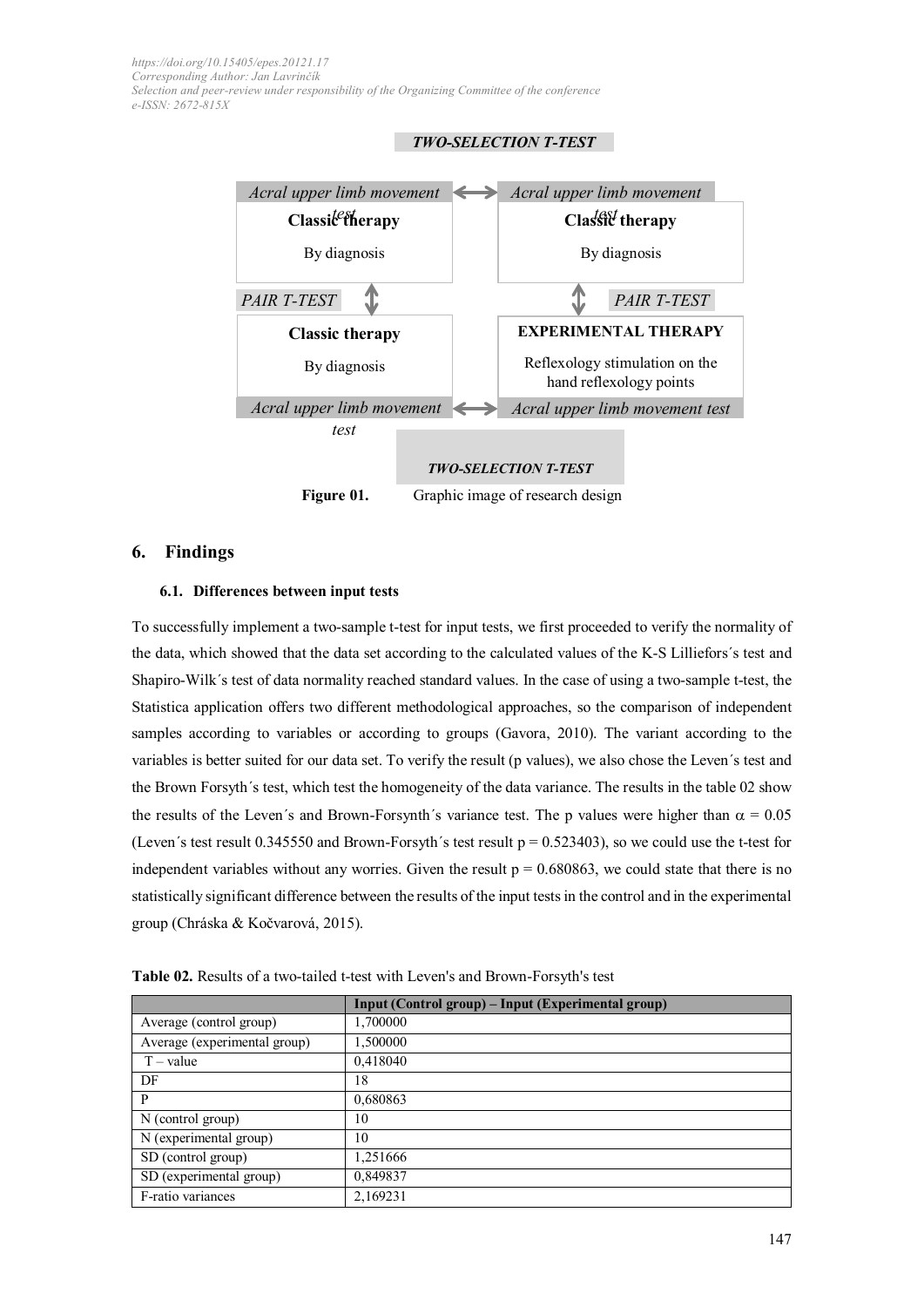| p variance          | 0,264191 |
|---------------------|----------|
| Levene $F(1, DF)$   | 0,938310 |
| DF Levene           | 18       |
| p Levene            | 0,345550 |
| Brn-Fors $F(1, DF)$ | 0,423529 |
| DF Brn-Fors         | 18       |
| p Brn-Fors          | 0,523403 |

#### **6.2. Differences between output tests**

For the successful implementation of a two-sample t-test for output tests, we first proceeded to verify the normality of the data, which showed that the data set according to the calculated values of the K-S Lilliefors´s test and Shapiro-Wilk´s test of data normality reached standard values. In the case of using a two-sample t-test, the Statistica application offers two different methodological approaches, namely the comparison of independent samples according to variables or according to groups. The variant according to the variables is better suited for our data set. To verify the result (p values), we also chose the Leven´s test and the Brown Forsyth´s test, which test the homogeneity of the data variance. The results shown in Table 03 show the results of the Leven´s and Brown-Forsyth´s variance test. The p values were higher than  $\alpha$  = 0.05 (Leven's test result 0.116076 and Brown-Forsyth's test result p = 0.098220), so we could safely use the t-test for independent variables. Given the result  $p = 0.018785$ , we could state that there is a statistically significant difference between the results of the output tests in the control and in the experimental group. In practice, this means that the experimental group achieved better results when using the solution of the experimental set of 1-5 activities to stimulate nerve endings on the fingertips (Chráska & Kočvarová, 2015).

|                                     | <b>Output (Control group) - Output (Experimental group)</b> |
|-------------------------------------|-------------------------------------------------------------|
| Average (control group)             | 2,100000                                                    |
| Average (experimental group)        | 3,000000                                                    |
| $T - value$                         | 1,36895                                                     |
| DF                                  | 18                                                          |
| P                                   | 0,018785                                                    |
| N (control group)                   | 10                                                          |
| $\overline{N}$ (experimental group) | 10                                                          |
| SD (control group)                  | 1,197219                                                    |
| SD (experimental group)             | 1,699673                                                    |
| F-ratio variances                   | 2,015504                                                    |
| p variance                          | 0,311217                                                    |
| Levene $F(1, DF)$                   | 2,725821                                                    |
| DF Levene                           | 18                                                          |
| p Levene                            | 0,116076                                                    |
| Brn-Fors $F(1, DF)$                 | 3,041379                                                    |
| DF Brn-Fors                         | 18                                                          |
| p Brn-Fors                          | 0,098220                                                    |

**Table 03.** Results of a two-tailed t-test with Leven's and Brown-Forsyth's test

#### **6.3. Differences between input and output tests of control group**

Based on the performed partial analyzes in the form of testing the normality of the data, it was possible to proceed to the testing of the partial hypotheses, as the above-mentioned results showed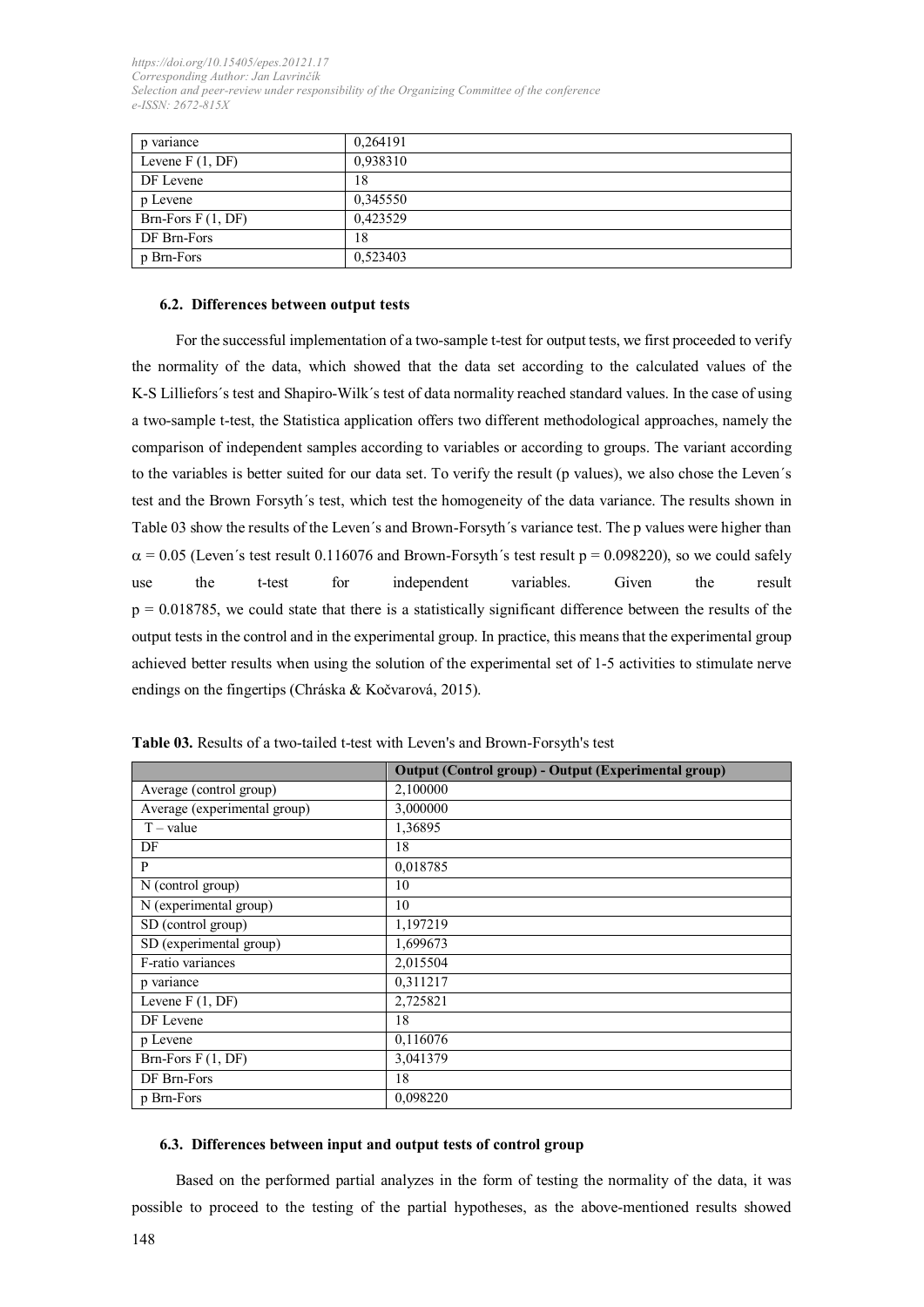satisfactory values (Gavora, 2010). For testing purposes, the analysis was performed using the paired t-test method, the results of which are summarized in the tables below (Table 04, Table 05).

|          | Descriptive statistics of test score of control group |         |             |          |               |         |         |           |  |
|----------|-------------------------------------------------------|---------|-------------|----------|---------------|---------|---------|-----------|--|
|          | N<br>Average                                          |         | <b>CI</b>   | CI       | <b>Median</b> | Min.    | Max.    | <b>SD</b> |  |
|          |                                                       |         | $-95,000\%$ | 95,000%  |               |         |         |           |  |
| Score    | 10                                                    | 1,70000 | 0,804612    | 2,595388 | 2,00000       | 0,00000 | 4,00000 | 1,251666  |  |
| (Input)  |                                                       |         |             |          |               |         |         |           |  |
| Score    | 10                                                    | 2,10000 | 1,243561    | 2,956439 | 2,00000       | 1,00000 | 5,00000 | 1,197219  |  |
| (Output) |                                                       |         |             |          |               |         |         |           |  |

**Table 04.** Detailed results of descriptive statistics

For the implementation of the pre-research survey in the control group, we had 10 identical students  $(n = 10)$  for the entrance test and the same 10 students  $(n = 10)$  for the exit test. The test score per student ranged from 1 point to 5 points maximum, the average number of points from 1.7 to 2.1 according to the measurement, the confidence interval (95%) in the case of the entrance test ranged from 0.80 to 2, 59, for output 1.24 to 2.95. Thus, the average ninety-five percent probability lay within the calculated interval (Chráska, 2016).

**Table 05.** Detailed results of descriptive statistics

|                   | <b>T-test for dependent samples</b> |           |    |                   |                               |            |    |          |  |
|-------------------|-------------------------------------|-----------|----|-------------------|-------------------------------|------------|----|----------|--|
|                   | Average                             | <b>SD</b> | N  | <b>Difference</b> | <b>SD</b><br>of<br>difference | T - value  | DF | p        |  |
| Score<br>(Input)  | 1,70000                             | .251666   |    |                   |                               |            |    |          |  |
| Score<br>(Output) | 2,10000                             | 1,197219  | 10 | $-0,40000$        | 0,699206                      | $-1,80907$ | 9  | 0,103888 |  |

Based on the results of the t-test for the dependent samples, it was possible to state that the difference between the averages was 0.4 points. We calculated the statistic t for 10 degrees of freedom. According to the value at the level of significance  $\alpha = 0.05$ , the observed level of frequency reached the value p <0.103888. By comparing p < α at the 5% level of significance, it was possible to reject the claim that the students of the control group (conventional method of teaching) did not achieve a higher score. The achieved score of the same input and output test does not differ after completing the standard method of teaching. The results show that the students of the control group achieved the same score on average (they did not improve) when solving the tasks of the input and output test, the difference was only 0.4 points. The average score of 2.1 points out of a total of 5 points is only about 19% success. Tasks focused on playing a musical instrument and working with paper, wood, textiles, and other small materials had the greatest impact on the overall low score. We believe that this fact is mainly because the current teaching does not develop feeling in the fingers and fine motor skills, and students do not have difficulty approaching tasks for which mechanical memory is insufficient.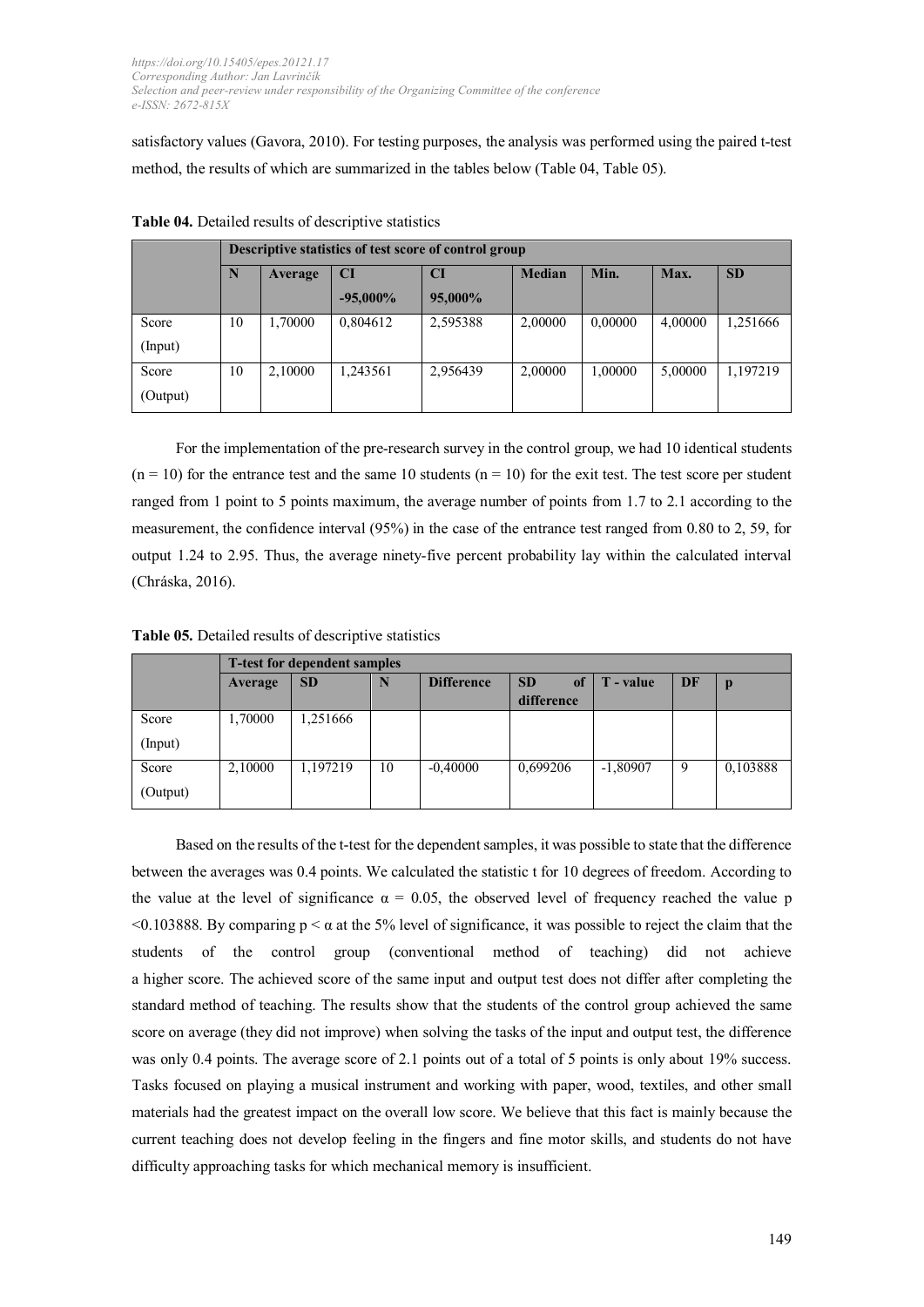#### **6.4. Differences between input and output tests of experimental group**

Based on the performed partial analyzes in the form of testing the normality of the data, it was possible to proceed to the testing of the partial hypotheses, as the above-mentioned results showed satisfactory values. For testing purposes, an analysis was performed using the paired t-test method, the results of which are summarized in tables below (Table 06 and Table 7).

|          |    | Descriptive statistics of test score of experimental group |             |          |               |         |         |           |  |  |
|----------|----|------------------------------------------------------------|-------------|----------|---------------|---------|---------|-----------|--|--|
|          | N  | Average                                                    | CI          | CI       | <b>Median</b> | Min.    | Max.    | <b>SD</b> |  |  |
|          |    |                                                            | $-95,000\%$ | 95,000%  |               |         |         |           |  |  |
| Score    | 10 | 1,50000                                                    | 0,892064    | 2,107936 | 1,50000       | 0,00000 | 3,00000 | 0,849837  |  |  |
| (Input)  |    |                                                            |             |          |               |         |         |           |  |  |
| Score    | 10 | 3,00000                                                    | 1,784127    | 4,215873 | 3,00000       | 1,00000 | 5,00000 | 1,699673  |  |  |
| (Output) |    |                                                            |             |          |               |         |         |           |  |  |

#### **Table 06.** Detailed results of descriptive statistics

For the implementation of the pre-research survey in the control group, we had 10 identical students  $(n = 10)$  for the input test and the same 10 students  $(n = 10)$  for the output test. The obtained test score per student ranged from 1 point to 5 points (maximum). The average number of points from 1.5 to 3.0 according to the measurement. The confidence interval (95%) in the case of the input test ranged from 0.89 to 2,10 at the output 1.78 to 4.21. Thus, the average ninety-five percent probability lay within the calculated interval.

|          | <b>T</b> -test for dependent samples |           |    |                   |                                          |            |    |          |  |  |
|----------|--------------------------------------|-----------|----|-------------------|------------------------------------------|------------|----|----------|--|--|
|          | Average                              | <b>SD</b> |    | <b>Difference</b> | <b>SD</b><br><sub>of</sub><br>difference | T - value  | DF | D        |  |  |
|          |                                      |           |    |                   |                                          |            |    |          |  |  |
| Score    | 1,50000                              | 0,849837  |    |                   |                                          |            |    |          |  |  |
| (Input)  |                                      |           |    |                   |                                          |            |    |          |  |  |
| Score    | 3,00000                              | 1,699673  | 10 | $-1,50000$        | 1,080123                                 | $-4,39155$ | 9  | 0,001742 |  |  |
| (Output) |                                      |           |    |                   |                                          |            |    |          |  |  |

**Table 07.** Detailed results of descriptive statistics

Based on the results of the t-test for the dependent samples, it was possible to state that the difference between the averages was 0.4 points. We calculated the statistic t for 10 degrees of freedom. According to the value at the level of significance  $\alpha = 0.05$ , the observed level of frequency reached the value p <0.001742. By comparing  $p < \alpha$  at the 5% level of significance, it was possible to accept the statement that the students of the experimental group (unconventional way of teaching) achieved a higher score. The achieved score of the same input and output test differs after completing the teaching focused on hand reflexology. The results show that the students of the control group achieved the same score on average (they did not improve) when solving the tasks of the input and output test, the difference was only 1.5 points (which is exactly double). The average score of 3.0 points out of a total of 5 points is only about 50% success. The greatest influence on the overall increase in the score had the tasks focused on playing with touch tablets, drawing with a pencil / coloured pencil focusing on the details of objects / people and animals and turning on the button, tying shoelaces. We believe that this fact is mainly because children with ADHD respond well to a combination of teaching interspersed with practical tasks, the inclusion of touch tablets in teaching.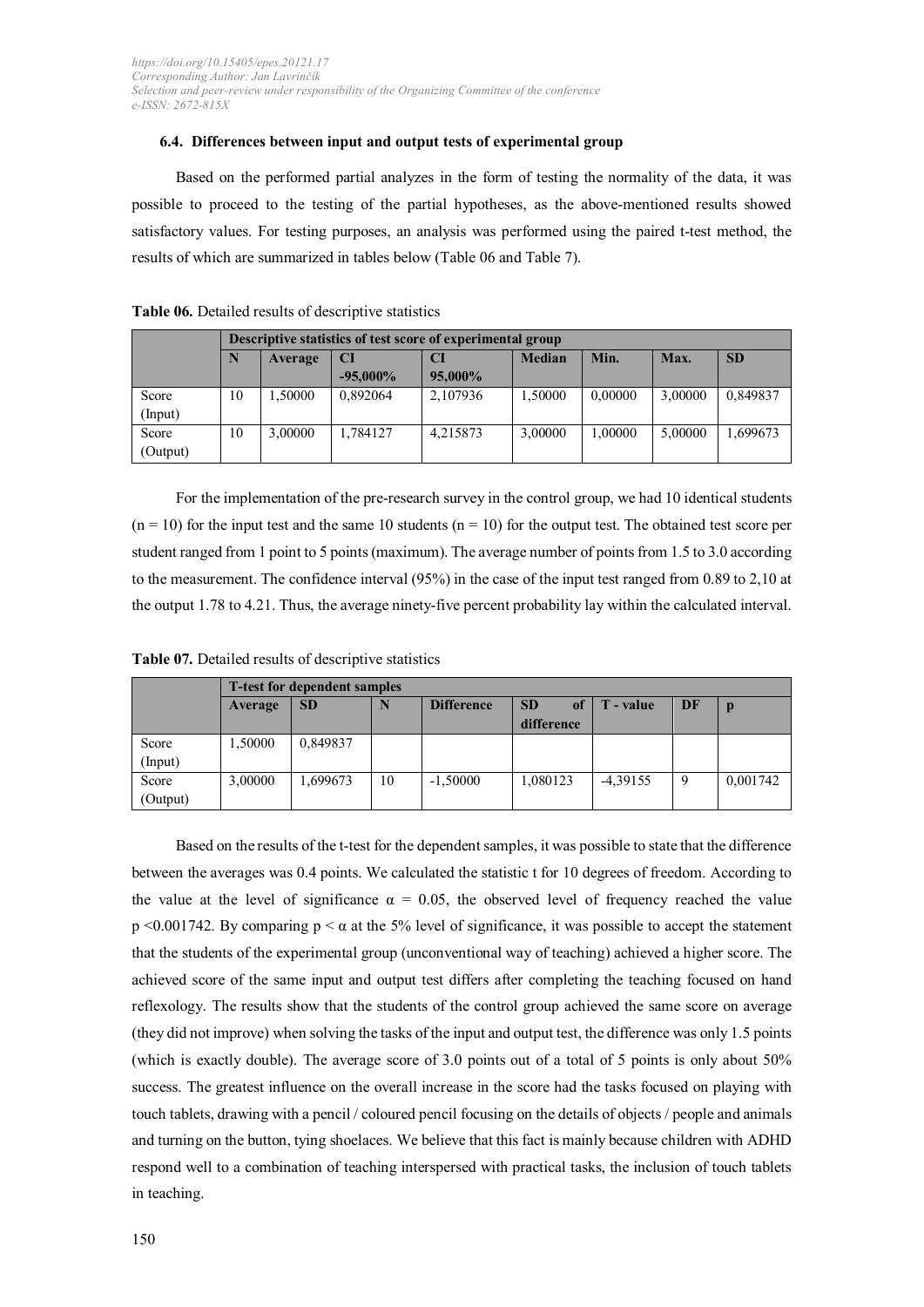### **7. Conclusion**

Based on the used research methods and techniques, we now summarize the achieved results of the research survey. After randomly dividing the students into a control group (10 students) and an experimental group (10 students), we proceeded to the processing using a statistical method for the analysis of metric data paired t-test and two-sample t-test. Our task was to test the research question whether there is a statistically significant difference between the achieved results of the input and output test? Furthermore, is there a difference between the control and experimental groups in the practical solution of practical tasks in children with ADHD? Overall, thanks to the Student's t-test method and the two-sample test, it was confirmed that there was a significant improvement in the test score in the final test of the experimental group. From the measured and calculated results, it is worth mentioning the worse average achieved score in the entrance test of the experimental group than in the entrance test of the control group. However, the control group was unable to take advantage of the entry advantage. Between the outcome tests, the scores of the students in the experimental group more than doubled. We can therefore state that our established and implemented teaching system focused on a set of activities focused on the therapy of nerve endings of reflexological points at the ends of the hand significantly helped to increase the score in the output test of the experimental group, especially in activities related to common competencies for the 21st century. Furthermore, the research showed that our proposed model was successfully verified. With his help, we presented the students of the experimental group with educational content primarily intended for teaching with more severe forms of ADHD to support and develop fine motor skills. The increase in the score was noticeable. The task of possible follow-up research will be to confirm the universality of the one proposed for other disadvantages, such as cerebral palsy, developmental dyspraxia, and others. Although it is possible to consider the presented results as partial, they provided us the necessary methodological basis for the implementation of further research. In the future, we will try to transfer the methodology used above to follow-up research, but to supplement it with other factors and disadvantages that we did not anticipate at the time of preparing this research.

### **Acknowledgments**

We thank to M.D. Ivan Krupa for his advice and cooperation during the experimental research.

### **References**

Cressy, S. (2003). *Reflexology.* Heinemann: Portsmouth.

- Dahan, A., Ryder, C. H., & Reiner, M. (2018). Components of motor deficiencies in ADHD and possible interventions. *Neuroscience, 15*(*378),* 34–53.
- Fenollar-Cortés, J., Gallego-Martínez, A., & Fuentes, L. J. (2017). The role of inattention and hyperactivity/impulsivity in the fine motor coordination in children with ADHD. *Research in Developmental Disabilities, 69,* 77-84. https://doi.org/10.1016/j.ridd.2017.08.003.
- Fliers, E., Rommelse, N., Vermeulen, S. H. H. M., Altink, M., Buschgens, C. J. M., Faraone, S. V., ... & Buitelaar, J. K. (2008). Motor coordination problems in children and adolescents with ADHD rated by parents and teachers: effects of age and gender. *Journal of neural transmission*, *115*(2), 211-220. https://doi.org/10.1007/s00702-007-0827-0

Gavora, P. (2010). *Úvod do pedagogického výzkumu*. [Introduction to pedagogical research]. Brno: Paido.